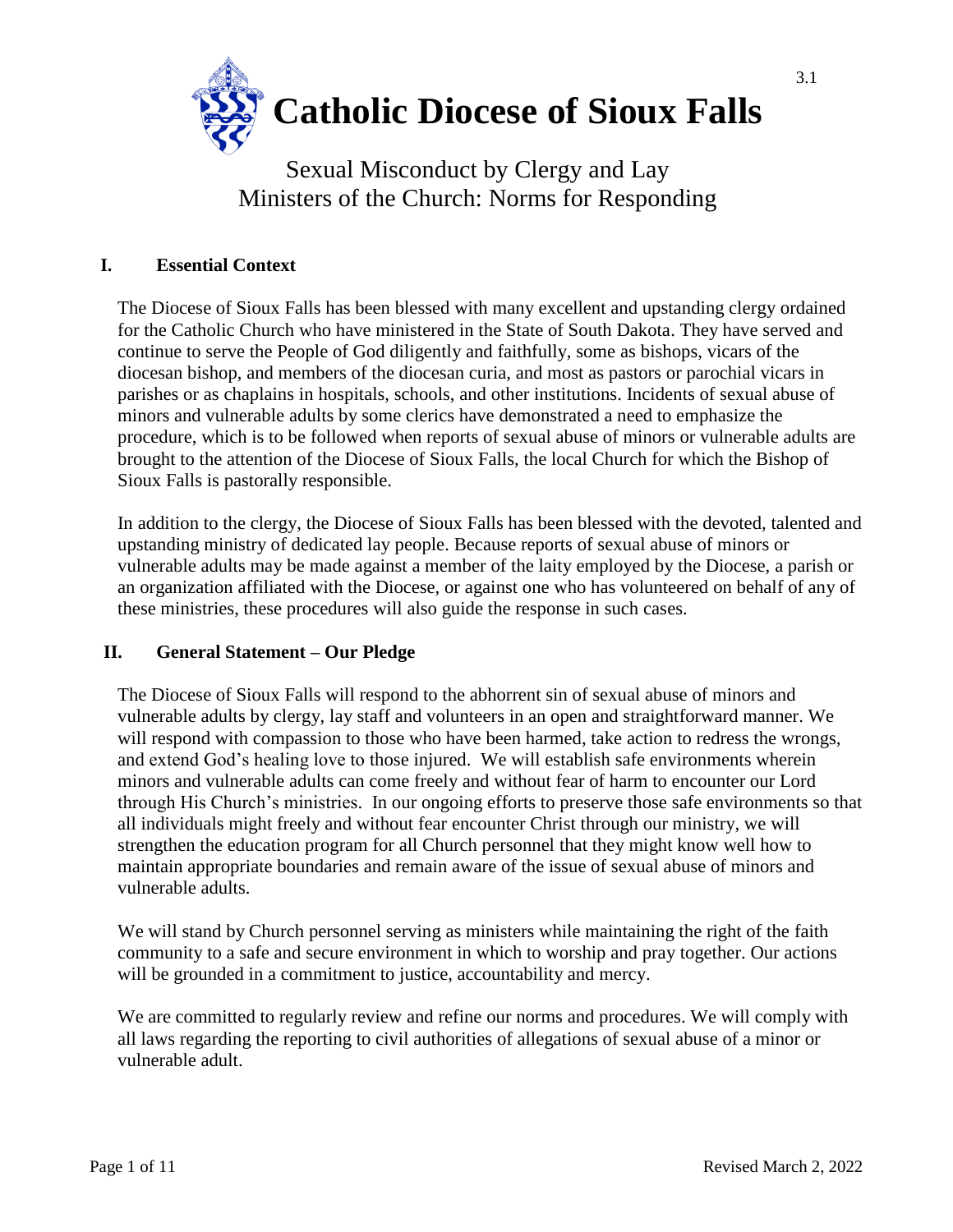## **III. Definitions of Terms**

**Diocese** is the Roman Catholic Diocese of Sioux Falls, which encompasses all portions of South Dakota lying east and north of the Missouri River. It is territorially subdivided among 120 separate parishes, Territorial lines, decreed by the Bishop, are on record at the Diocesan Chancery.

**Diocesan Bishop** as used in the context of this policy means the Roman Catholic Bishop of the Diocese of Sioux Falls or whoever governs the Diocese in accordance with canon law while the See is vacant, or such person as either of these may delegate from time to time to act in the place of the Diocesan Bishop in these matters.

**Diocesan Chancery** is the administrative function, including the governing authority of the Office of the Bishop, for the Diocese of Sioux Falls. It is incorporated as a nonprofit corporation under South Dakota Law as the Catholic Chancery Office.

**Diocesan Ministries**. Although parishes are part of the Diocese of Sioux Falls, they are also, by virtue of canon law, their own ecclesiastical juridic persons and are separately incorporated under South Dakota law. Some parishes sponsor and are responsible for the operation of Catholic schools, which are under the canonical and corporate control of the respective parishes. There are also other schools that are their own corporations and which have sought recognition as ecclesiastical juridic persons. Related to the Diocese of Sioux Falls are certain incorporated works, such as Catholic Family Services, which function as Diocesan ministries and are under the canonical authority of the Bishop of Sioux Falls.

**Diocesan Clergy Review Board (CRB)** is a group of individuals holding particular professional competencies who have been appointed by the Bishop of Sioux Falls to advise him on particular matters involving serious misconduct. See the Clergy Review Board Operational Guidelines which accompany this document as an essential appendix.

**Child Pornography:** Child pornography consists of sexually explicit images of minors that exist for purposes of sexual gratification. As defined in South Dakota Codified Law, it is illegal to produce, acquire, possess, or distribute by whatever means and using whatever medium or technology, child pornography. Child pornography is a form of sexual abuse of a minor.

**Child abuse** means inflicting or causing physical or mental injury, harm or imminent danger to the physical or mental health or welfare of a minor other than by accidental means, including abandonment; excessive or unreasonable corporal punishment; malnutrition or substantial risk thereof by reason of intentional or unintentional neglect; and the commission or allowing the commission of a sexual offense against a minor as defined by law. Child abuse also includes pornography in all its forms. Neglect includes the failure of a parent or custodian to provide adequate care, support for education, medication, or other care necessary for the minor's wellbeing. For the purposes of this policy, intentionally exposing a child to pornography of any form shall also constitute a form of child sexual abuse as such behavior has been used by abusers to groom their victims (See also Grooming).

**Church personnel** include all employees and volunteers (clergy, religious, seminarians, deacon candidates, extern clergy and laity) of the Diocese of Sioux Falls, parishes, schools or other entities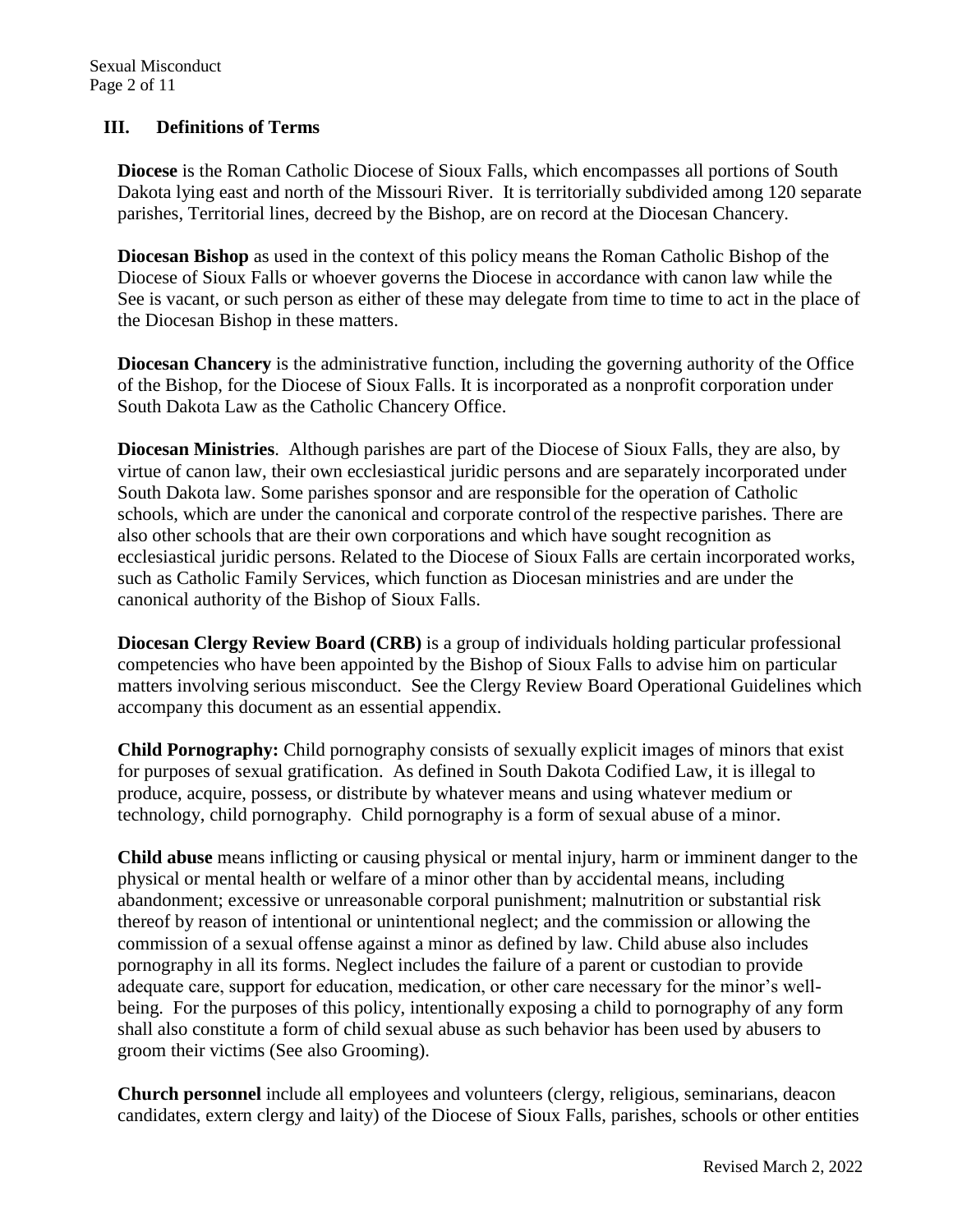subject to the Bishop of Sioux Falls. See definition of volunteer below.

A **Credible** allegation of sexual misconduct is one that is not manifestly false or frivolous and bears the semblance of truth. In bearing the semblance of truth, it conforms to objective facts and particular circumstances surrounding the alleged misconduct. An allegation is typically deemed to be credible based upon preliminary information provided by the individual making the allegation and prior to an investigation.

**Grooming** involves predatory conduct undertaken to prepare a child for sexual activity at a later time. The offense applies where an adult communicates, by words or conduct, with a minor, where that person has care, supervision or authority for the child, with the intention of facilitating the child's involvement in sexual conduct, either with the groomer or another adult. Grooming does not necessarily involve any sexual activity or even discussion of sexual activity. For example, it may only involve establishing a relationship with the child, parent or caregiver for the purpose of facilitating sexual activity at a later time.

Minor is a human person who has not yet lived passed the 18<sup>th</sup> anniversary of his or her birth.

**Sexual misconduct** is any violation of the Sixth Commandment in which Our Lord commands that sexual relations are to be held between a husband and wife (CCC 2360). Examples include but are not limited to the following:

> **Sexual abuse** includes sexual molestation or sexual exploitation and any behavior by which an adult uses a minor or a vulnerable adult as an object of sexual gratification. Sexual abuse includes behavior that is contrary to Catholic moral doctrine and to canon law of the Roman Catholic Church and that is unlawful as described by the laws of South Dakota. Sexual abuse does not need to be a complete act of intercourse. Sexual abuse, to be an objectively grave act, does not need to involve force, physical contact or a discernible harmful outcome. The production, acquisition, possession, or distribution of pornographic images of minors for purposes of sexual gratification, by whatever means and using whatever technology, is a form of sexual abuse of a minor.

**Sexual harassment** includes unwelcome sexual advances, requests for sexual favors, sexually motivated physical contact, or other verbal or physical conduct or communication of a sexual nature when:

(1) Submission to that conduct is made a term or condition, either explicitly or implicitly, of obtaining employment and/or receiving accommodation, services, education, and/or housing;

(2) Submission to or rejection of that conduct or communication by an individual is used as a factor in decisions affecting that individual's employment and/or receipt of accommodations, services, education, and/or housing; or

(3) That conduct or communication has the purpose or effect of substantially interfering with an individual's performance, employment, accommodations, services, education or housing, or creating an intimidating, hostile, or offensive employment, or housing environment; and in the case of employment, the employer knows or should have known of the existence of the harassment and fails to take timely and appropriate action.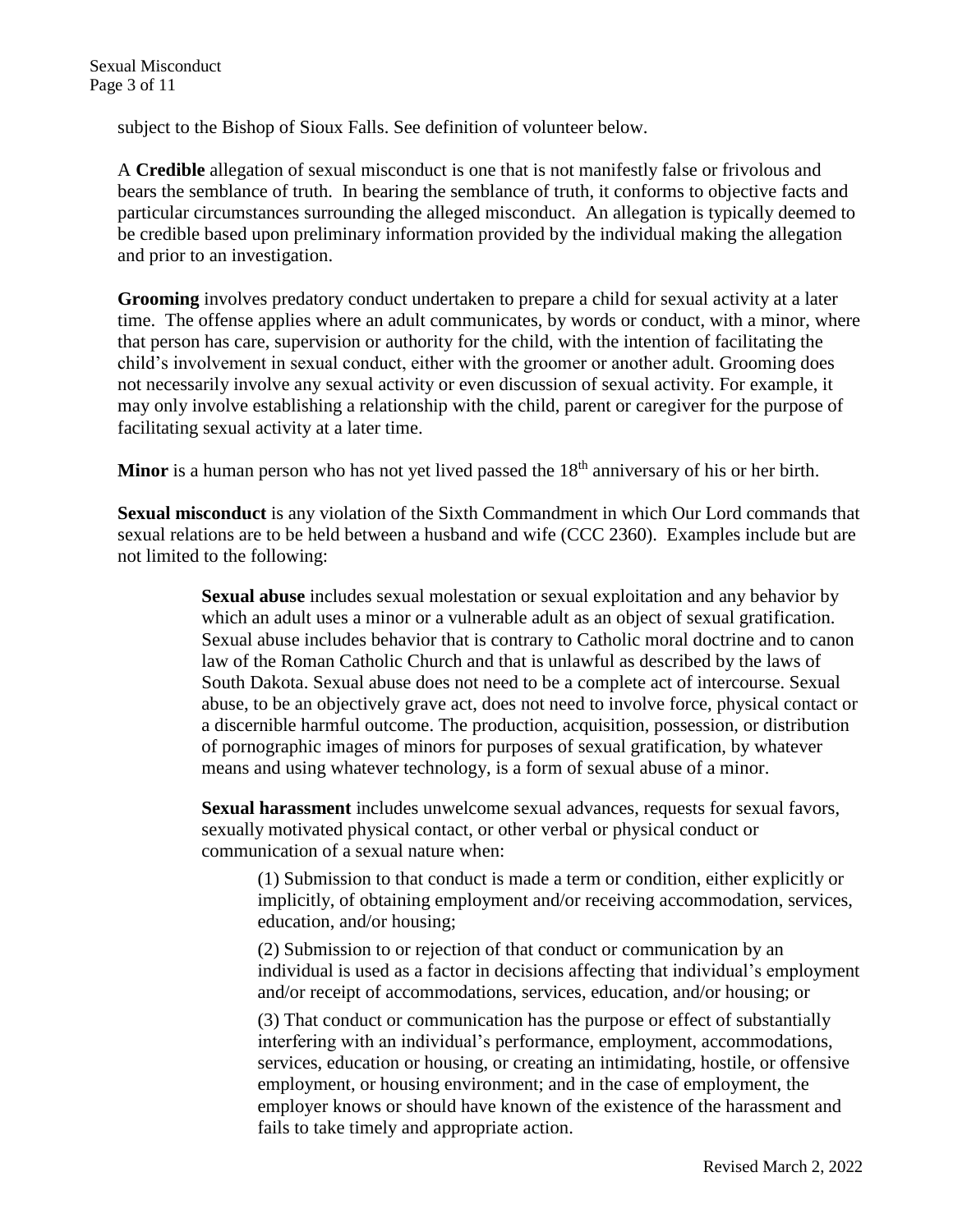The types of behaviors that constitute sexual harassment may include, but are not limited to:

unwelcome sexual flirtations, advances or propositions, derogatory, vulgar, or graphic written or oral statements regarding one's sexuality, gender or sexual experience, unnecessary touching, patting, pinching or attention to an individual's body, physical assault, unwanted sexual compliments, innuendoes, suggestions or jokes, the display of sexually suggestive pictures or objects.

**Sexual exploitation** (as it applies to any formal helper relationship) is any kind of sexual use of another person for one's own profit or advantage.

**Consensual sex** occurs between adults of sound mind who voluntarily agree to engage in sexual activity without abuse or exploitation of trust, power or authority, coercion or threats. In the context of Church ministers, if consensual sex occurs between two who have not exchanged marital vows, it shall be deemed sexual misconduct.

**Intention to have Consensual Sex** can be shown through the use of software application loaded onto an individual's personal electronic device that is used to facilitate meetings between random persons for the purpose of participating in sexual encounters with one another. Such applications must have been confirmed to have used geo-tracking technology that connects individuals with the same intention who are in close proximity to one another in order to demonstrate intent.

A **Substantiated** claim of sexual abuse is one that is supported by clear and convincing evidence such that reasonable grounds to believe, beyond reasonable doubt, that the abuse occurred can be established. A claim is determined to have been substantiated only after it has been deemed credible and an ensuing investigation confirms objective facts, corroborating testimony, and/or an admission by the individual alleged to have carried out the act of misconduct.

**Victim Assistance Coordinator** is a person appointed by the Bishop to assist victims and their families when they report sexual misconduct or abuse by Church personnel. The Victim Assistance Coordinator will verify that the authorities have been properly notified, will inform victims and, if minors, their families, about counseling and pastoral assistance opportunities, and will keep the victim and, if a minor, his or her family, informed about the progress of any internal investigation.

**Volunteer** (see Church personnel) for the purposes of this policy is defined as a person who acts in an unpaid but defined ministerial capacity for the Diocese of Sioux Falls, a parish, school or other Church entity. This category includes but is not limited to Extraordinary Ministers of Holy Communion to the homebound, coaches, youth ministers, catechists and religious educators, retreat leaders, after-school activity coordinators, classroom assistants, parish ministry coordinators, tutors, etc.

**Vulnerable adults**: A person who has lived passed the 18th anniversary of their birth yet who is incapable of giving consent. "(A)ny person in a state of infirmity, physical or mental deficiency, or deprivation of personal liberty which, if even occasionally, limits their ability to understand or to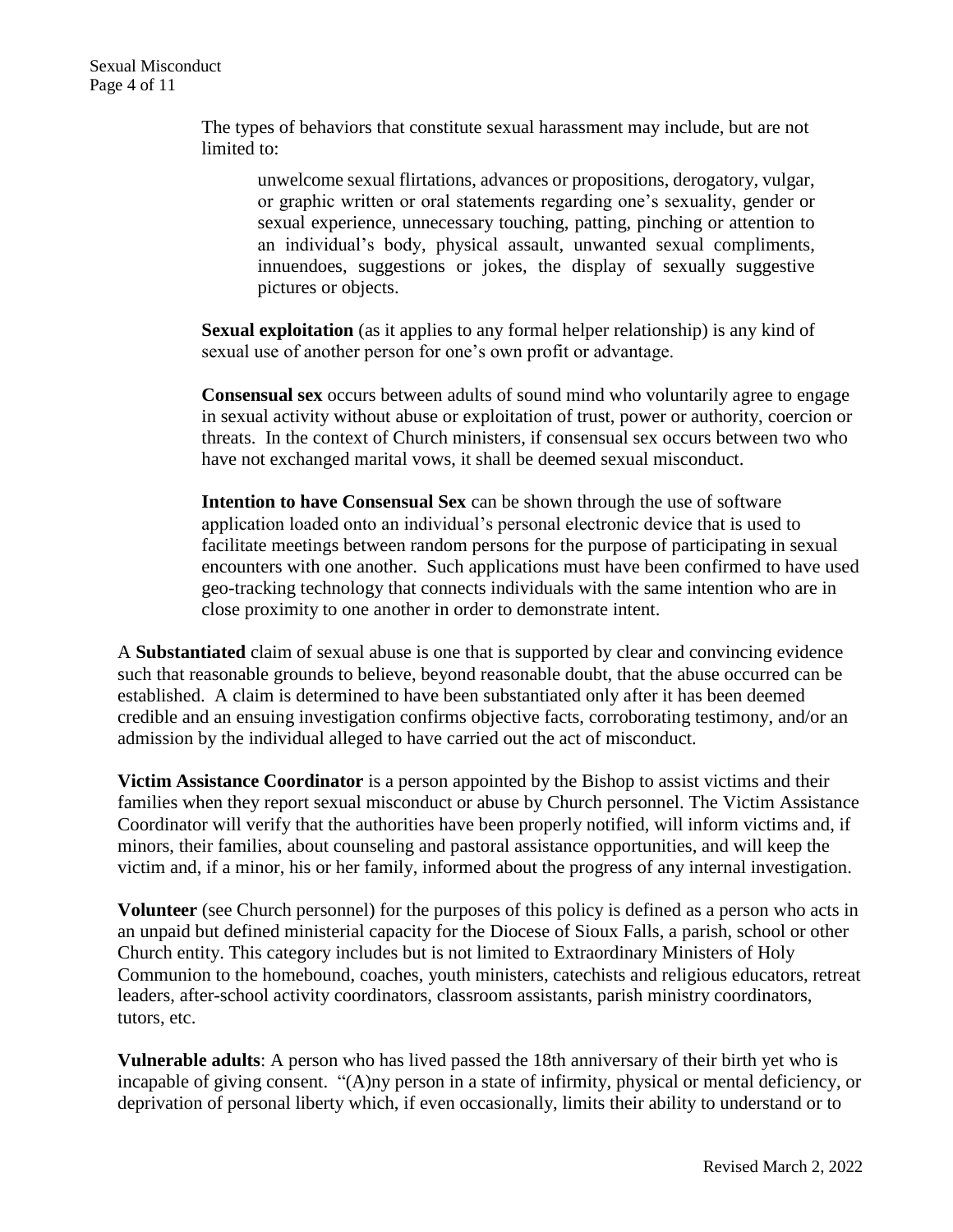l

want or otherwise resist the offence".<sup>1</sup>

Specific settings and/or circumstances can also be essential factors leading to a vulnerability. For example, in ministry settings, when seeking spiritual direction, marriage or grief counseling, or the sacrament of reconciliation, and adult will typically enter into a particular vulnerability; in employment settings, the authority of one position over another can also lead to a vulnerability particular to the employee.

## **IV. Obligation to Report**

There are two distinct types of reporting: internal and external.

**External** reporting provides notice to local law enforcement agencies of suspected instances of *sexual abuse of minors and vulnerable adults.*

**Internal** reporting provides notice to diocesan officials of suspected instances of *sexual abuse of minors or vulnerable adults*.

**External Reporting:** South Dakota law requires that, where one has reasonable cause to suspect that a child under the age of 18 has been abused or neglected, an oral report will immediately be made by telephone or otherwise to the state's attorney of the county in which the child resides or is present, to the Department of Social Services, or to another law enforcement agency. In addition to sexual abuse of a minor or vulnerable adult, reasonably suspected abuse or neglect is required to be reported to the same authorities.

Any Church personnel having any doubt regarding their external reporting obligations should consult with the Diocesan chancellor, who will consult with diocesan legal counsel

Diocesan counsel will be consulted on all new allegations. The chancellor will ensure that every reasonably suspected incident of abuse or neglect of a minor or vulnerable adult be reported to the Department of Social Services or the local police/sheriff, as appropriate, on behalf of Church personnel who have knowledge of the allegation.

Those making external reports are to make them by phone *and in writing* to the Department of Social Services or the local police department/sheriff's office (or equivalent). A copy of the same written report must also be submitted to the chancellor. The Complaint of Abuse Intake Form (Appendix IV) used by the Diocesan Victims Assistance Coordinator may be used when completing any written report. A copy of the reporting form is attached as "Appendix III."

**Internal Reporting**: Church personnel who know or reasonably suspect an incident of sexual abuse of minors or vulnerable adults shall immediately provide a detailed report of the suspected incident as follows:

In the case of an accusation against Church personnel to the Chancellor (605-988-3704) or to the Victim's Assistant Coordinator (800-700-7867)

The Chancellor will inform the Bishop of all reports of alleged sexual abuse. Unless circumstances warrant otherwise, the Chancellor will promptly notify the administrator of any organization

<sup>1</sup> *Vos Estis Lux Mundi*, *Motu Proprio* Promulgated by Pope Francis, May 7, 2019, Art. 1, §2,B.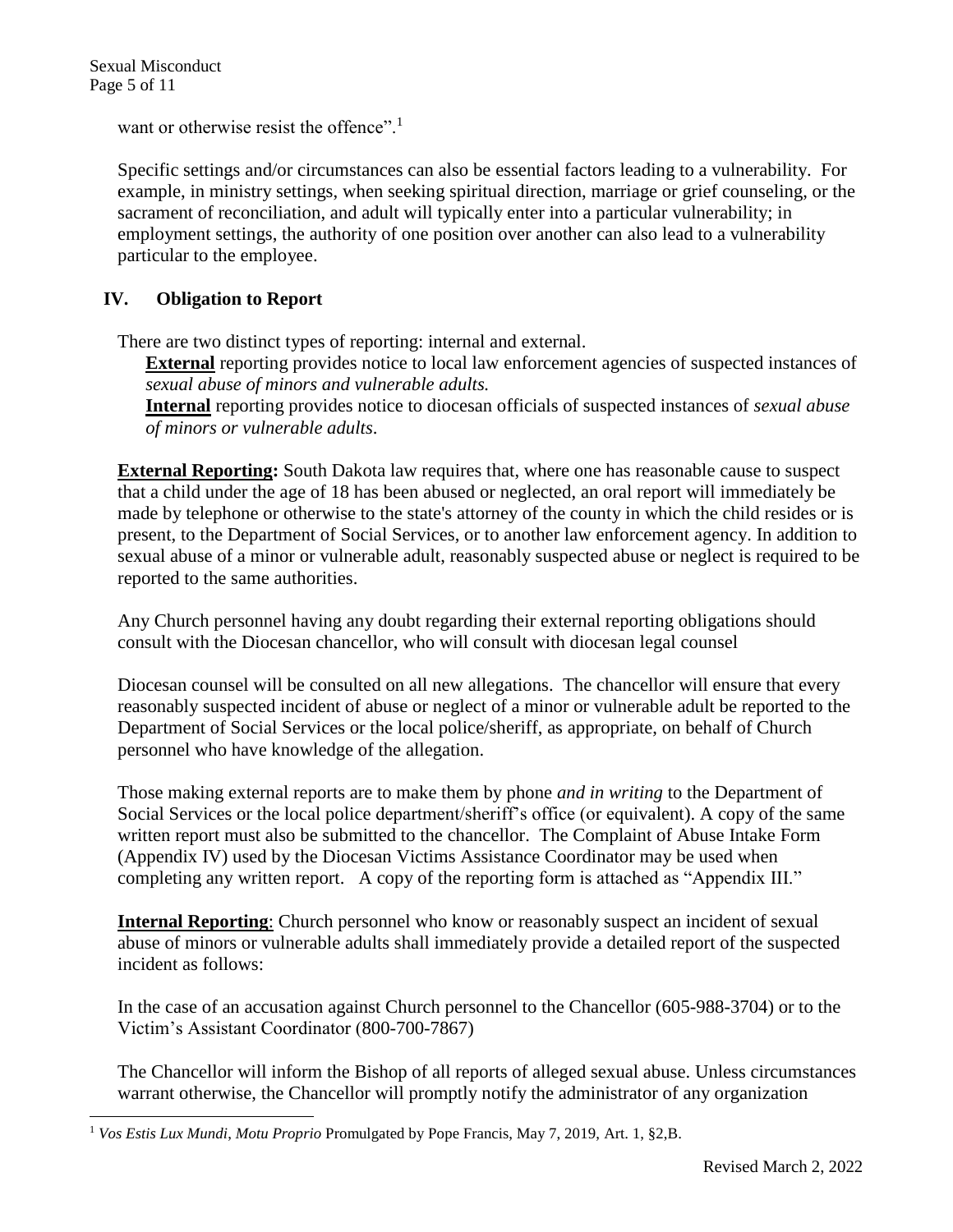affiliated with the Diocese (hereinafter called "organization") of anaccusation against Church personnel of that organization. When an accusation is brought against a cleric involving a matter reserved to the Congregation for the Doctrine of the Faith and the preliminary investigation indicates there is reasonable cause to believe the truth of thematter, the matter will be referred to the Congregation.

When an accusation is brought against a lay or consecrated employee or volunteer serving in a ministerial function for the Church, after the Chancellor has informed the Bishop, the Bishop shall have the discretion to have the concern addressed at the location. In which case, the Chancellor shall serve as a resource to the proper authority at the particular location where the minister serves. While exercising this discretion, the Bishop shall also charge the Chancellor to ensure all canonical requirements are nonetheless met (Dec 8, 2021 revision to Book VI of the Code of Canon Law).

#### **Canonical/Sacramental Duties Upheld:**

Duty to Preserve the Seal of Confession: Confidential statements made under the seal of confession are inviolate under canon law and must never be disclosed. Both direct and indirect violations of the seal of confession are prohibited with the strongest sanctions available to the Church in canon law. Accordingly, both internal and external reporting requirements established by this policy do not apply when the information given rises to the duty to report is acquired exclusively through sacramental confession.

Spiritual Direction conversations are confidential by their nature, similar to a professional counseling relationship in civil law. This confidentiality is different in kind from the absolute seal of Confession which can never be violated directly or indirectly. However, both directors and directees should be apprised that in the Diocese of Sioux Falls, this confidentiality proper to spiritual direction does not extend to matters of sexual abuse of minors or vulnerable adults as defined in this policy which are disclosed in spiritual direction. From the date of enactment of this policy, disclosures of sexual abuse of minors or vulnerable adults in spiritual direction require reporting by the spiritual director, following the reporting procedures defined below.

Therefore it is very important that spiritual direction conversations and the sacramental confession of sins be assiduously kept distinct from each other. If the priest who serves as a spiritual director also hears the directee's confession, best practice is to have those encounters as separate appointments. Alternatively, the Confessor can clearly and overtly transition to the celebration of the Sacrament of Reconciliation at the conclusion of the spiritual direction conversation. The practice of having the entire spiritual direction conversation "in the context of Confession" should be avoided to prevent possible confusion of this matter.

## **V. Assistance to Victims and Community**

The Bishop of the Diocese of Sioux Falls will designate a competent Victim Assistance Coordinator (VAC) to organize and direct outreach to victims meant to ensure their receipt of assistance and support services. The VAC shall serve as the first contact for persons who come forward claiming to be victims of sexual misconduct at the hands of a minister of the Church.

The VAC of the Diocese of Sioux Falls will offer resources for receiving pastoral, psychological and/or spiritual support that can be given to victims, their families and the faith community. Such assistance is pastoral in nature, provided out of the Church's moral responsibility to assist any who feel they have been harmed. The assistance shall not, in any way, be considered as an indication of legal responsibility for the actions of the accused. See also the VAC policy.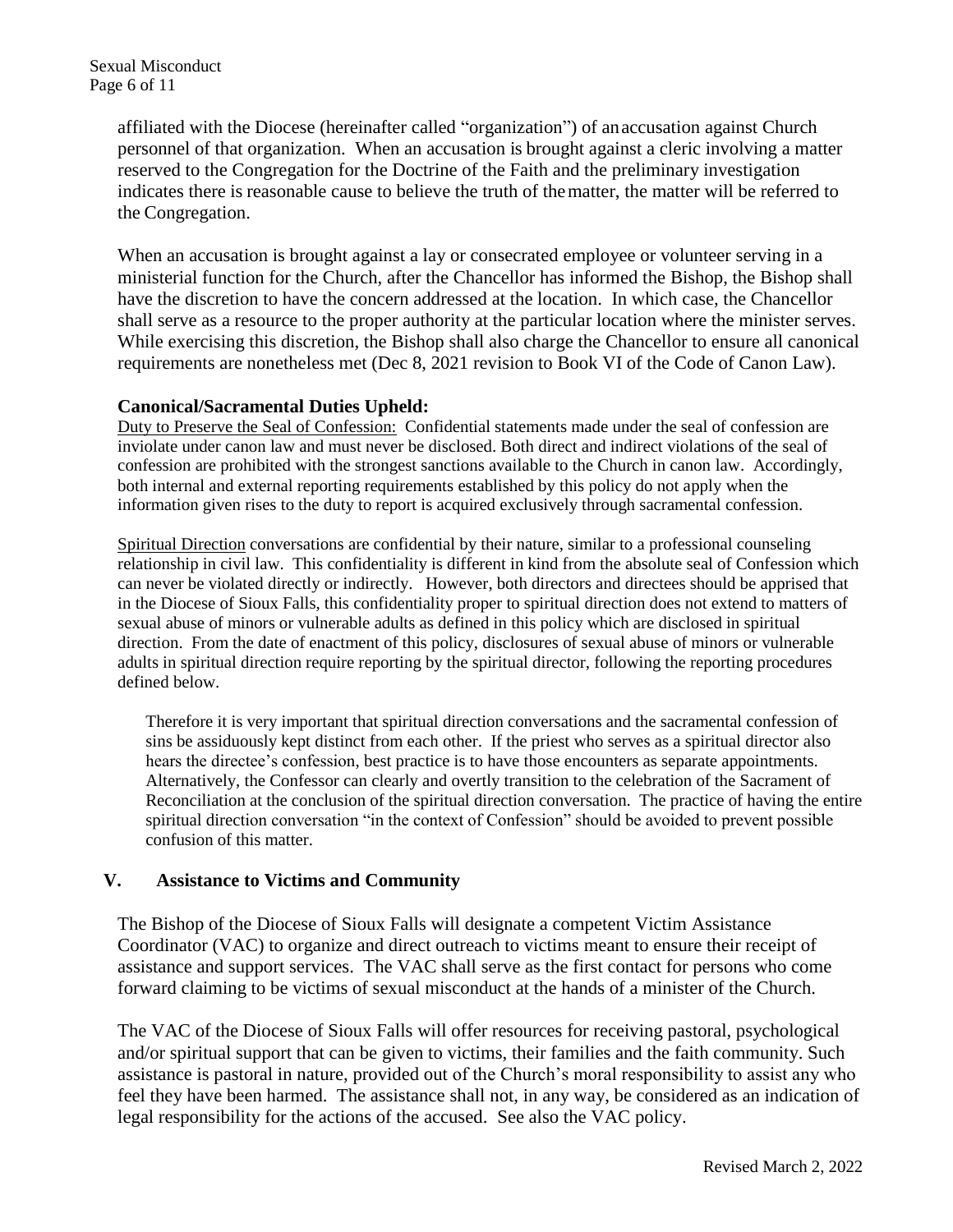## **VI. Diocesan Investigation**

The chancellor, in consultation with legal counsel for the Diocese, or her/his designee will select the Investigator or Investigators from a pool of individuals identified to have been formally trained in forensic techniques to carry out this function. When more than one Investigator is chosen, one man and one woman will be selected. Depending upon the circumstances and the decision of the chancellor, diocesan counsel may be present and serve as a resource during interviews or for other activities related to the investigation.

## **VII. Clergy Review Board**

The Clergy Review Board (CRB) holds an essential role in advising the Bishop on matters of allegations involving sexual misconduct by clergy and/or Church personnel. All allegations of sexual misconduct by Church personnel, as defined in this policy, shall be referred to the Clergy Review Board.

The CRB verifies that all accusations of sexual misconduct have been referred to law enforcement. The CRB assists in the determination of whether or not evidence substantiates an allegation when reviewing reports compiled after the Diocesan investigation has been completed.

**Determination of Credibility in the Absence of an Investigation by Law Enforcement.** On those rare occasions when law enforcement has indicated that it will not be conducting an investigation in light of an allegation having been turned over to it and, after the Diocesan investigation determines that the credibility of an allegation is difficult to determine, it may be asked to advise on the credibility of an accusation. (See also Clergy Review Board Operational Guidelines, Chap. 6, paragraph (d)).

**Determination of Fitness for Public Ministry.** On those occasions when a substantiated allegation of sexual misconduct by a cleric has been made through a diocesan investigation, the CRB will be asked to advise the Bishop on the fitness for ministry of the individual cleric. It will offer its recommendation to the Bishop. The recommendation will be taken into account by the Bishop when he is discerning whether a canonical penal procedure is merited.

The Clergy Review Board's specified roles, duties, composition, and rules for conducting itself are defined in the accompanying appendix entitled **Clergy Review Board Operational Guidelines**.

## **VIII. Treatment of the Accused**

**Presumption of Innocence**. In both civil and canon law, a person is presumed innocent until proven guilty. The presumption of innocence, however, does not preclude the Diocese of Sioux Falls from taking immediate, prudent action to protect individuals and the community in response to complaints and before an investigation is complete. A prompt, objective investigation of the allegation of sexual abuse of a minor or vulnerable adult will be undertaken. During this investigation, the Diocese of Sioux Falls will take all appropriate steps to protect the reputation of the accused.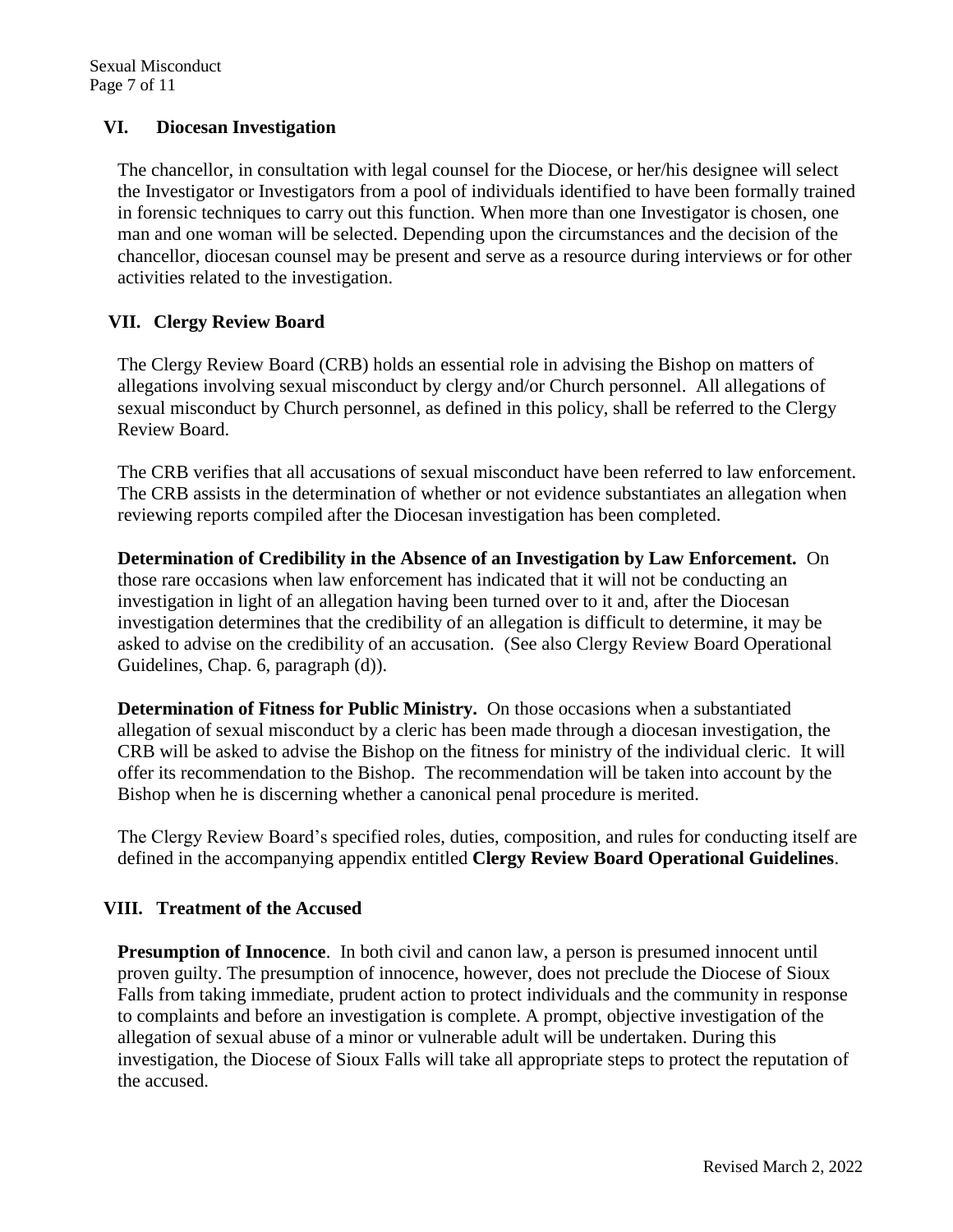**Accused as a Penitent**. After an allegation is made, no bishop or priest involved in the investigation may hear the sacramental confession of the accused.

**Clergy**: When a reasonable allegation of sexual abuse of minor or vulnerable adult has been made against a priest or deacon, the Diocese of Sioux Falls will initiate a prompt and objective preliminary canonical investigation (c. 1717). At any point after the allegation has been received, the Bishop may exclude the accused cleric from performing sacred ministry, restrict the exercise of his office and/or ecclesiastical function, determine where the cleric will or will not reside, and/or prohibit his public participation in the Most Holy Eucharist. If the cleric is currently serving in a ministry assignment, public announcement of this exclusion will be made to the faithful of that assignment (typically in the parish[es] where he had been assigned.

Any restrictions on the accused cleric will be reevaluated at the conclusion of the preliminary canonical investigation and may continue during a canonical penal process that may be initiated as a result of the preliminary investigation's findings. Remuneration shall be provided in accord to the *Diocesan Guidelines for Compensating Priests who are Incardinated, Non-Retired, and in Unique Circumstances*.

When the preliminary canonical penal investigation has been concluded, the matter is to be referred to the Congregation for the Doctrine of the Faith.

**Non Clergy Church Personnel**: When a reasonable allegation of sexual abuse of a minor or vulnerable adult has been made against a layperson or religious, if it has not already been reported, the Diocese of Sioux Falls will bring the allegation to law enforcement. If it has already been reported to law enforcement, the Diocese of Sioux Falls, through its legal counsel, will make contact with the investigators in an effort to provide full cooperation with investigators. The Diocese will await direction from law enforcement as to the criminality of any abuse and/or the treatment of the non-clergy Church personnel.

At the appropriate time and with the knowledge of law enforcement, the Diocese of Sioux Falls will subsequently initiate a prompt and objective investigation. At any point after the allegation has been received, the accused may be placed on administrative leave until the diocesan investigation is concluded. Paid Church personnel may continue to receive pay and benefits until the conclusion of the diocesan investigation.

**Right to Obtain Counsel:** The accused shall be advised of their right to seek and retain both civil and canonical counsel.

**Pastoral and Psychological Support**: The accused will be offered pastoral, psychological and spiritual support from approved counselors. If the accused is married or has a family, pastoral, psychological and spiritual support will also be offered to the accused's spouse and children.

**Assessment as Part of the Investigative Process**. The Bishop may refer an accused cleric for psychological assessment, evaluation,counseling and/or treatment. If the accused declines to participate, he is non-cooperative with the process or refuses to release information to the Bishop, these actions will be considered in determining the future ministry of the accused cleric.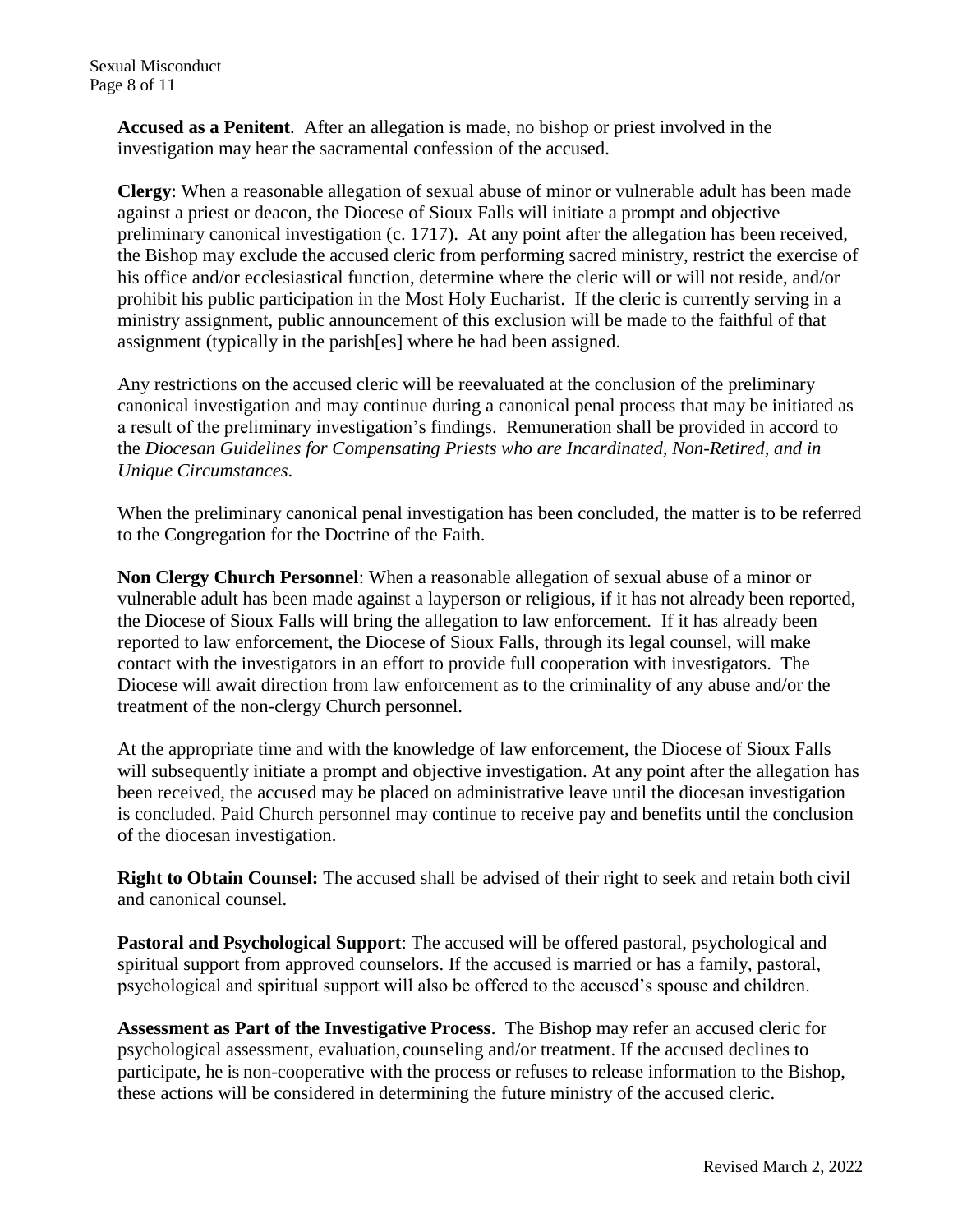Accused non-clergy Church personnel also may be referred for psychological assessment, evaluation, counseling and/or treatment. If the accused declines to participate, is non- cooperative with the process or refuses to release information, the accused may be dismissed immediately, regardless of the outcome of the diocesan investigation.

**Restitution.** When allegations are substantiated, the Diocese of Sioux Falls may seek restitution from the offender for the services provided to persons harmed by the offender's sexual abuse. The offender may be held responsible for the costs of therapy and for all other expenses incurred by the Diocese, including, but not limited to, attorney fees, court costs and judgments.

## **IX. Transfer of Clergy**

A priest or deacon who has engaged in sexual abuse of a minor or vulnerable adult will not be transferred from one parish to another within the Diocese of Sioux Falls and will not be approved for ministry or incardination in another diocese.

When a priest or deacon seeks to reside in another diocese, the Bishop of Sioux Falls will forward, in a confidential manner with a confirmation of receipt requested to the diocesan bishop of the proposed place of residence, any and all information concerning the cleric's sexual abuse of a minor or vulnerable adult and any other information that he has been or may be a danger to minors or vulnerable adults. This disclosure shall be made regardless if the cleric desires to present himself publicly as an ordained minister in the new/different locale.

## **X. Disciplinary Action**

If Church personnel have engaged in inappropriate behavior with minors and vulnerable adults, short of sexual abuse, corrective action will be applied. Corrective action shall depend on the seriousness of the behavior. It shall range from a warning or reprimand up to and including termination of employment, termination of the privilege of volunteering in Church ministry, and/or the loss of office.

**If non-clergy church personnel** have been determined to have sexually-abused a minor or vulnerable adult, the individual will be permanently removed from his or her position or appointment in the Diocese of Sioux Falls.

If a member of the **clergy** has been determined to have sexually abused a minor or vulnerable adult, the Bishop will, in accordance with the Church's Norms of canon law, enforce the determination by the Congregation for the Doctrine of the Faith. When the penalty of dismissal from the clerical state has not been imposed, the offender is to lead a life of prayer and penance, and may be forbidden from exercising any sacred ministry, office or function, from wearing garb, and from presenting himself publicly as a priest or deacon.

## **XI. Release of Information**

The Diocese is "open and transparent in communicating with the public about sexual abuse of minors by clergy within the confines of respect for the privacy and the reputation of the individual involved. This is especially so with regard to informing parish and other communities directly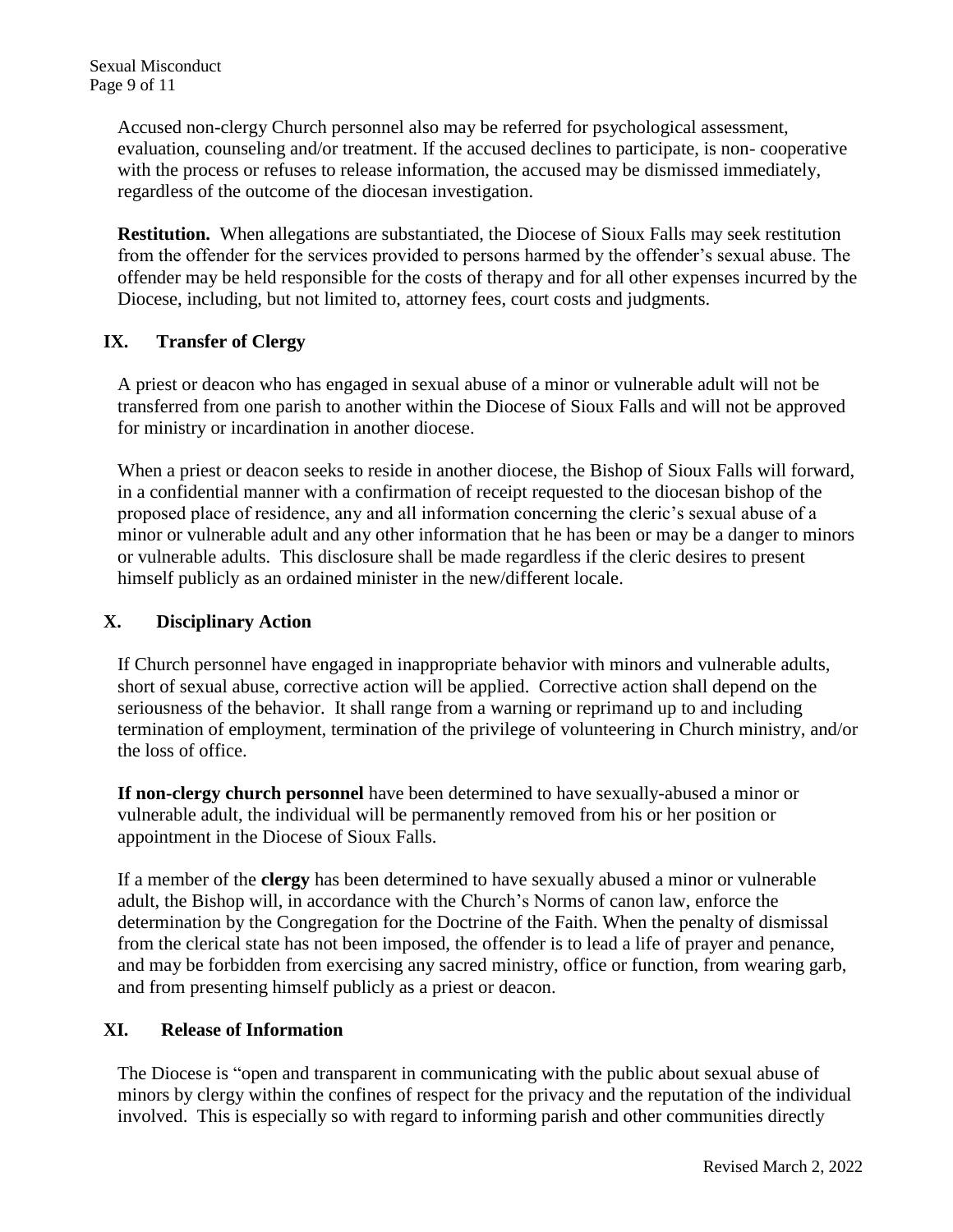Sexual Misconduct Page 10 of 11

affected by sexual abuse of minors".<sup>2</sup>

There will be a designated spokesperson for the Diocese of Sioux Falls. The spokesperson shall be responsible for responding to all inquiries and news conferences regarding allegations of sexual abuse of minors or vulnerable adults and will be informed upon the receipt of any allegations. Generally, the release of information concerning the sexual abuse of minors or vulnerable adults and the timing of the release are decided upon on a case-by-case basis.

To protect the identity of those who have been harmed, all complaints to the Diocese of Sioux Falls are treated as confidential. Until such time that an allegation has become public record, the Diocese of Sioux Falls will neither confirm nor deny to the media:

- a. That a complaint has been made;
- b. The identity of any person reporting incidents, concerns, or allegations; and,
- c. The identity of any person against whom a complaint is pending.

Allegations shall be deemed a matter of public record when:

- (1) criminal charges by governmental prosecution have been filed before a court, and/or
- (2) the matter has become general public knowledge, and/or
- (3) the nature of the allegation warrants public notice.

When an allegation becomes public record, the Diocese will confirm:

- a. the identity of the accused,
- b. the ministry location(s) of the alleged abuse,
- c. that it is cooperating with any and all criminal investigations,
- d. that it is conducting its own investigation, and/or
- e. that it has taken appropriate action to ensure the safety of minors and vulnerable adults.

Once the accusation has been determined to be credible and has been investigated, a public announcement will be made to the Diocese as a whole, parishes, Catholic schools, other Catholic entities, and to the general public. The announcement will state that an accusation has been determined to be credible, that the Diocese is cooperating with any and all criminal investigations, the name of the accused, the nature of the offense, any restrictions for the accused, and that assistance is being offered to the victim.

The Diocese of Sioux Falls will consistently notify the people of the Diocese and the general public of its Norms for Responding to Reports of Sexual Abuse of Minors or Vulnerable Adults.

## **XII. Educational Tasks**

l

Church personnel are required to participate in the Safe Environment Program (SEP) of the Diocese of Sioux Falls which is reviewed and endorsed by the Bishop of Sioux Falls regularly. The SEP Policy can be found as a separate policy of the Diocese.

<sup>2</sup> Charter for the Protection of Children and Young People, Article 7